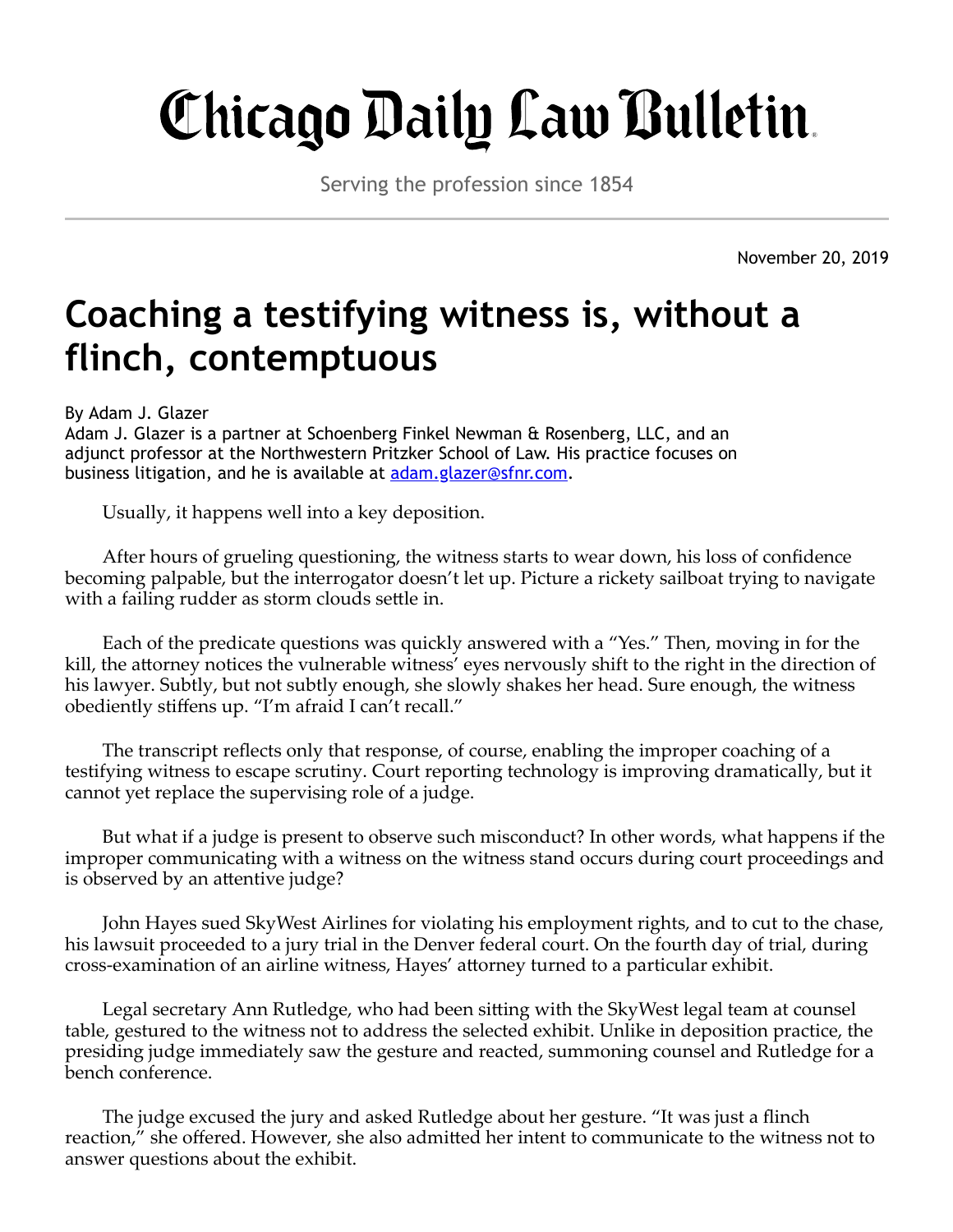Bringing down the hammer, U.S. District Judge Robert E. Blackburn found Rutledge in criminal contempt of court. He stated he observed her "communicating or attempting to communicate with the witness, through both words and body language," not to answer the pending question and evicted her from the courtroom.

The judge then inquired of the witness and the jury about the gesture, and once all denied seeing it, he resumed the trial. He later entered a written order punishing the "criminal contempt" committed in the presence of the court," which he found was committed "beyond a reasonable doubt," and beyond mere contempt, "actually obstructed the administration of justice."

Blackburn wrote that Rutledge "did not merely 'flinch,' she purposefully and deliberately directed the witness not to answer questions about an exhibit which had been admitted to evidence."

The court later held a hearing on the entry of punitive sanctions and learned that Rutledge was terminated from her job in connection with the incident. Deeming her job loss "a form of punishment," Blackburn imposed no fine or imprisonment.

Rutledge still appealed the contempt finding.

Before the 10th U.S. Circuit Court of Appeals, she again contended her action was merely a "flinch" and "impulsive" or, at worst, negligent, not willful, meaning she lacked the requisite mental state for criminal contempt. *Hayes v. SkyWest Airlines Inc.*, No. 17-1417 (10th Cir., Oct. 22, 2019).

In response, the federal appellate court didn't flinch.

Noting Rutledge didn't claim her actions "were nonvolitional, as a true flinch or reflex might be," the court referenced how "reflexes" commonly refer to knee jerks or eye blinks, not signaling a trial witness to remain silent, even if done "impulsively."

The court affirmed the finding that Rutledge intentionally directed the witness not to answer questions, amounting to much more than merely flinching. Even if the result of a "momentary lapse of judgment" that was quickly regretted, "the mere fact that conduct is spur-of-the-moment does not mean it cannot also be willful."

As the court noted, were impulsiveness a defense to contempt, courts would be hard-pressed to punish such conduct as profane outbursts in court or insults hurled at a judge.

Consideration of the degree that Rutledge's conduct interfered with or "obstructed" justice raised an apparent issue of first impression in the 10th Circuit.

The issue involved the district court's finding that obstruction occurred when he "was required to immediately stop the examination, commission a bench conference, excuse the jury, question Rutledge," the witness, counsel and the jury about the incident.

Affirming this ruling too, the appellate court held that "Any attempt by a person in the courtroom to communicate with the witness on the stand for the purpose of influencing her testimony will inevitably require" the trial court to launch an inquiry about whether the conduct was observed by the witness or members of the jury. Thus, an obstruction of the judicial proceedings.